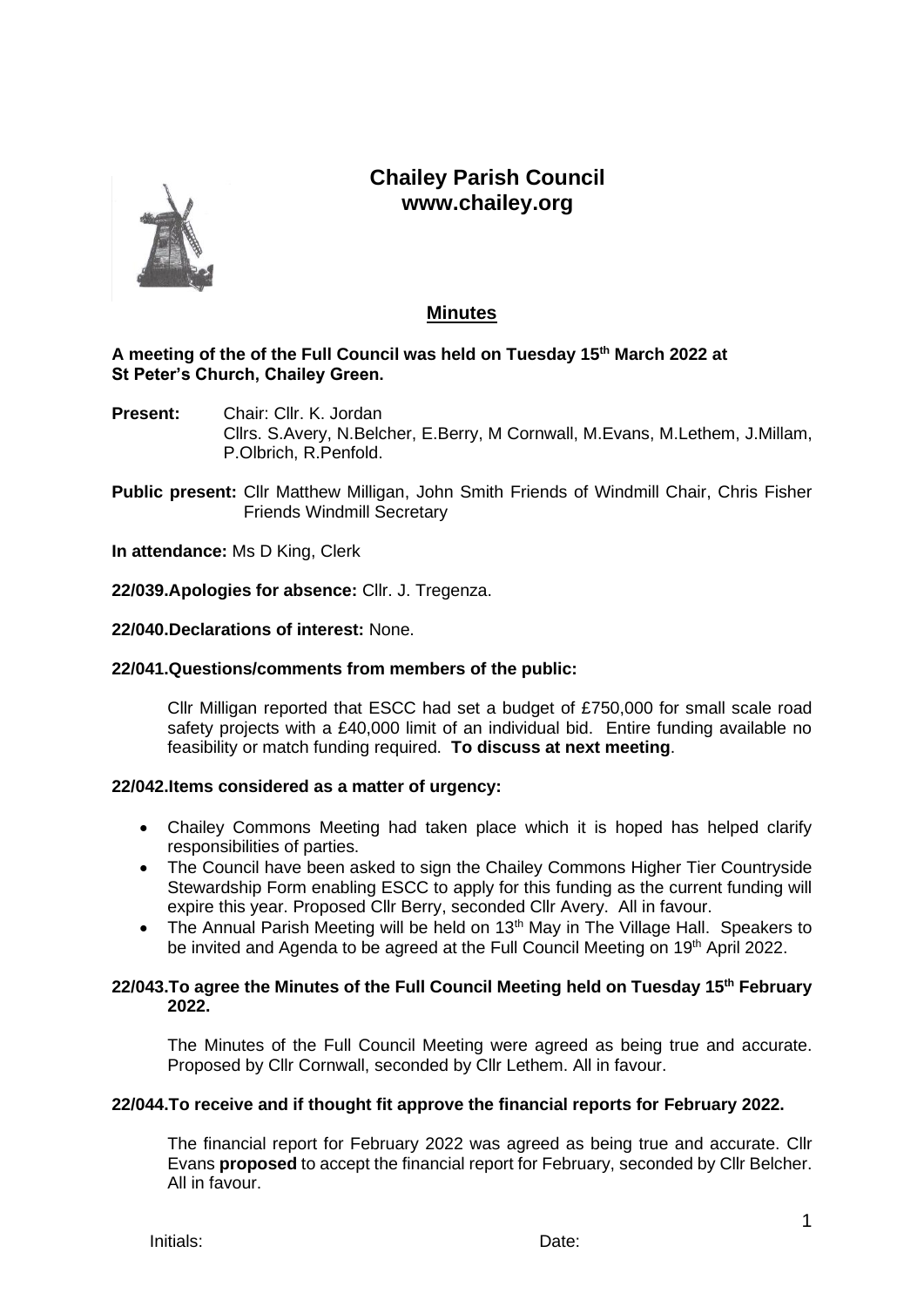The Clerk reported that training on the financial software package had taken place and a date for the internal auditor to attend had been arranged.

#### **22/045.Cllr Evans presented quotes received for painting Chailey Windmill**

Cllr Evans introduced Mr Smith and Mr Fisher as representatives from the Friends of Windmill. Mr Smith introduced the quotes that had been received from 3 contractors. A report had been circulated to Cllrs. with the agenda.

Quotes received Alex Nash £78,138 + VAT Alan Harwood £49,500 + VAT Sankeys £58,270 +VAT The figures have been reviewed by the Friends of Windmill and Cllr Evans

It was agreed not to pursue the Alex Nash quote as it is significantly higher than the others. The recommended quote was Sankeys. They have worked on the windmill in the past and are proposing to work on scaffolding rather than from a cherry picker as proposed by Alan Harwood.

After discussion it was confirmed that Sankeys were able to start work in May/June. The works are expected to take 10 weeks including 3 weeks for erecting and dismantling scaffolding. Access to nearby properties would be maintained.

Given that the last time the Windmill was painted it did not last the 12-15 years that is expected Cllrs questioned why it would be different this time and whether a surveyor should have been employed. It was noted that James Tasker a retired engineer and Windmill owner had advised the Friends of Windmill the paint specified to be used is a higher specification. It was noted that if scaffolding was used then with the agreement of the contractor regular inspection of the work could be carried out. Last time the works were carried out was in the Autumn, this time work would take place in the summer months.

The Friends of Windmill reported that they were to engage a fundraiser and it was hoped that funds would be raised against the cost of the works. It was agreed that there were sufficient funds within the CIL monies to cover the cost of works.

**It was proposed that the Council accept the quote received from Sankeys be accepted. Proposed Cllr Avery Seconded Cllr Lethem Agreed with one abstention.** Cllr Cornwall**.** The Clerk to inform contractors of the decision.

#### **22/046.Cllr Evans and Cllr Berry to raise the re-positioning of the telephone kiosk presently situated by the former Swan Public House – Council to discuss Highways comments on why kiosk should not be moved to layby opposite Mill Lane.**

Cllr Berry and Cllr Evans were unhappy with ESCC Highways decision that the telephone kiosk could not be moved to the layby near the Mill Road junction. It was felt that the Council should challenge the decision. County Cllr Milligan offered to assist if required. Cllr Evans informed the meeting that the SLR meetings had been reduced in number to 2 a year and that at present there was no date for the next meeting.

The Council were agreed that the site proposed was the best site in the Parish to move the telephone kiosk to and asked the Clerk to go back to ESCC and challenge their decision.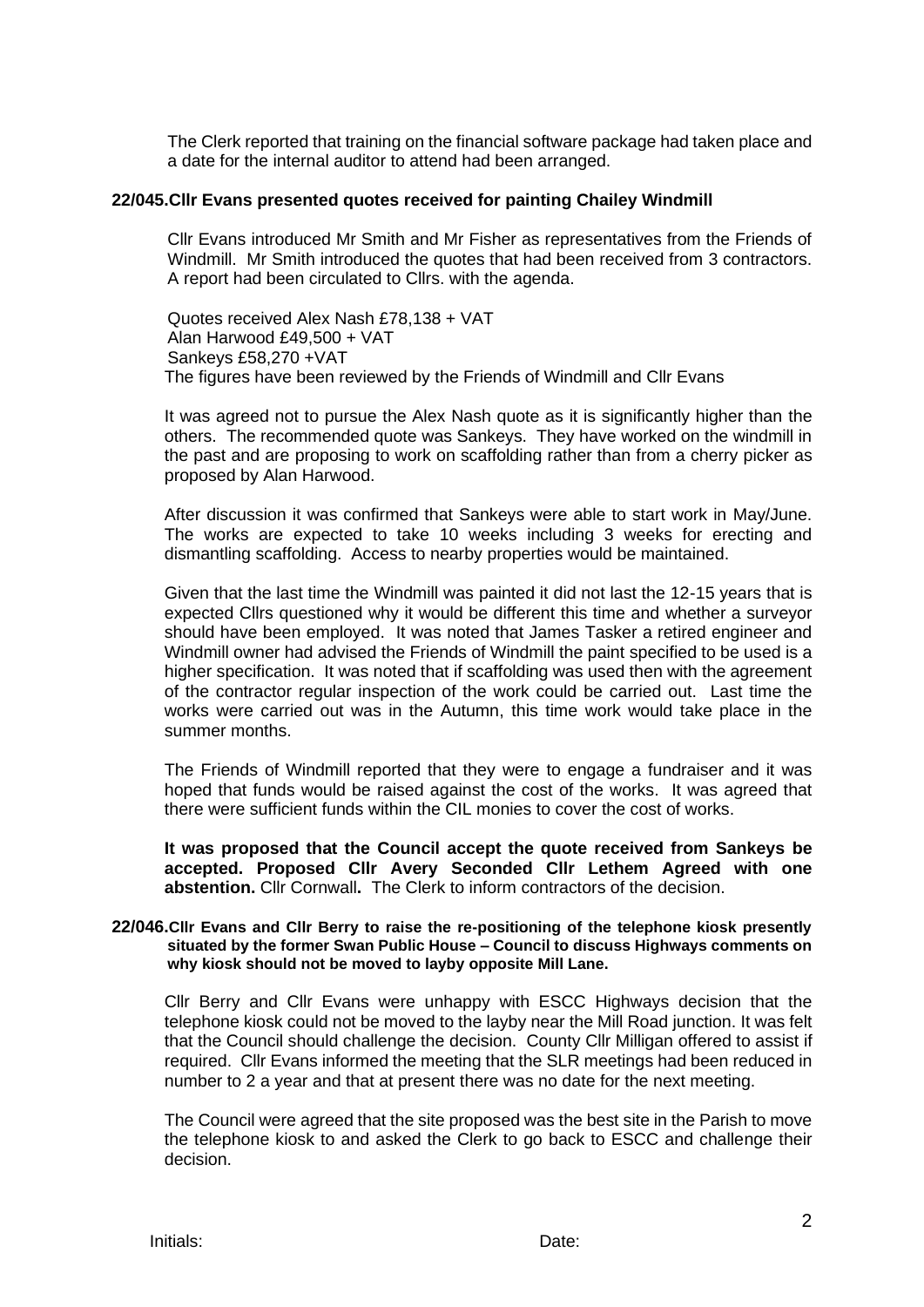#### **22/047. Cllr Lethem to raise email received from Nick Beaumont, Chair of Plumpton Parish Council on latest developments with the Eton project.**

Cllr Lethem reported that Wealden Parish Councils had worked together to produce a joint argument against using the standard methodology. Mr Beaumont Chair of Plumpton Parish Council had contacted to suggest that Lewes District Cllrs. present a similar challenge. It was **agreed** that CPC should progress with this. Clerk to respond to Mr Beaumont.

## **22/048.Councillors Evans, Avery and Olbrich to report to Council on their recent visit to Toad Hall on the issue of land encroachment and access to Toad Hall and to seek a solution from the Council on the long, outstanding issues.**

Cllrs. Evans, Avery and Olbrich had visited the site again and agreed the boundary with Mr. Simpson see minute 22/031. Once the ground had been backfilled a final visit would take place to agree the boundary.

With regards to the easement over right of way the Council felt that there were outstanding questions with regards to the position of the other buildings using the lane for access and ensuring equal treatment of all users.

The Clerk was asked to investigate further and liaise with Cllr. Olbrich on existing easements and land ownership. **Item to be discussed at next month's FC meeting**.

#### **22/049. Cllr Olbrich to report on The Platinum Jubilee Playground at Roeheath.**

Cllr Olbrich updated the Council on the position with regards to the installation of the play equipment at the Rowheath Playground. Following the start of installation of works local residents complained about lack of consultation with regards to the playground. Cllr Olbrich had attempted to visit each resident the weekend before the works began. Work was halted and a meeting was held with residents, Clerk and some Cllrs to hear their concerns. Work was further effected as underground cables were found and a survey was required before equipment could be installed.

The Committee noted the residents concerns and the following was resolved.

That the consultation regarding the siting of play equipment on Rowheath was not of the usual standard. This was in part due to Covid 19 and the inability to hold the usual Annual Parish Meeting where this would have been discussed. That there was an aspiration in the Neighbourhood Development Plan to increase provision for young people in the Parish. That following the meeting on  $7<sup>th</sup>$  March 2022 with residents the Council agrees to alter the siting of some of the pieces of play equipment.

The Full Council felt that as the play equipment had been bought it should be installed in full. The Trim Trail units, the Ladder Walk and the Chin Ups should be installed within the wooded area.

Chailey Parish Council will investigate maintenance of the car park and track leading to it. Chailey Parish Council will look to install an additional litter bin and liaise with Lewes District Council with regards to collection. Chailey Parish Council will inform local police of the installation of new play equipment at Rowheath and request the area be added to their patrol.

The Clerk to write to residents to inform them of the decision of the Council. **Cllr. Penfold proposed to accept the above resolution Seconded Cllr Evans. Agreed.**